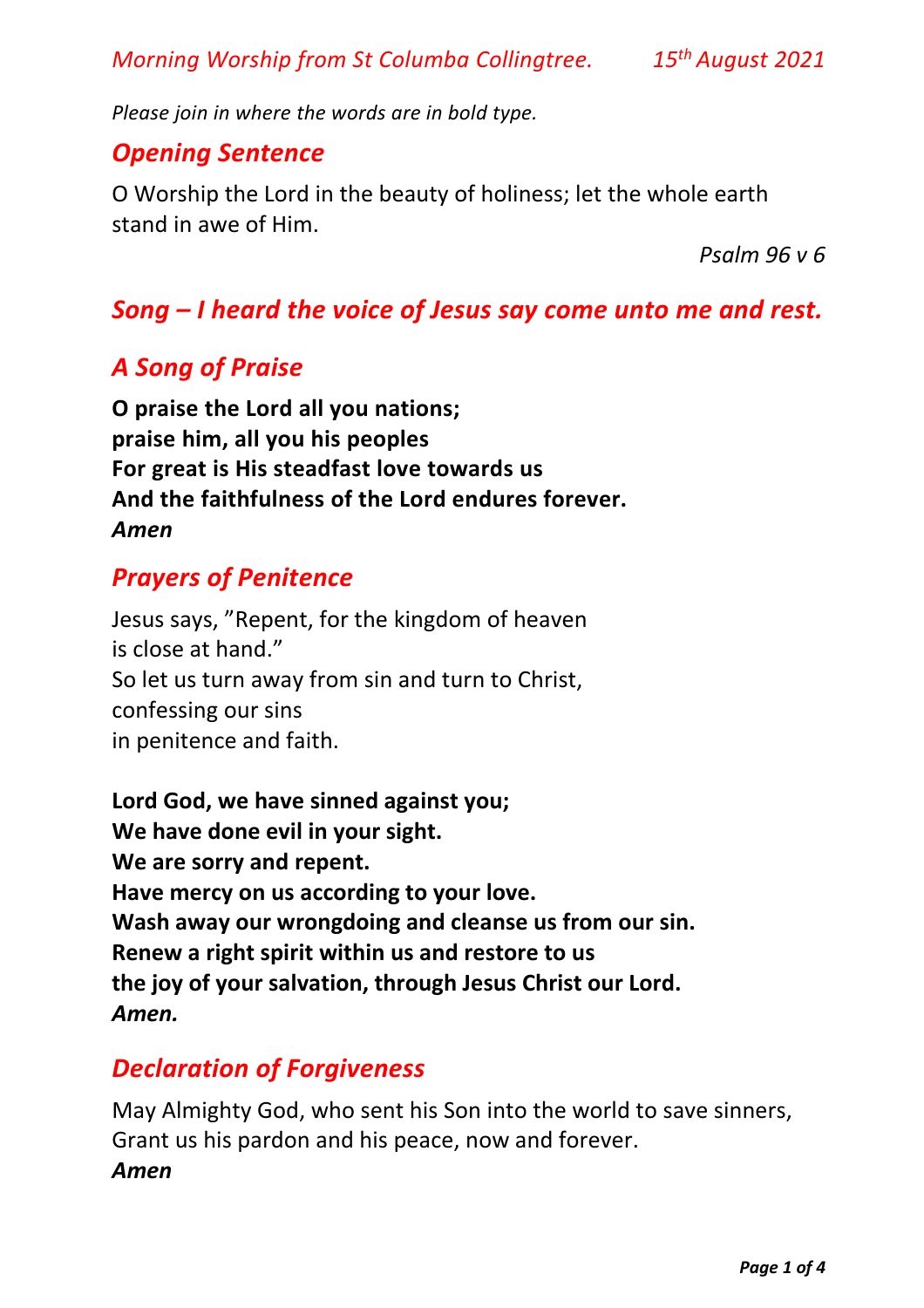*Morning Worship from St Columba Collingtree. 15th August 2021*

## *Opening Prayer*

The night has passed, and the day lies open before us; so let us pray with one heart and mind.

#### *Silence is kept*

As we rejoice in the gift of this new day, so may the light of your presence, O God, set our hearts on fire for you; now and forever. *Amen*

### *Collect for 8 th Sunday after Trinity*

Almighty God, who sent your Holy Spirit to be the life and light of your Church: open our hearts to the riches of your grace, that we may bring forth the fruit of the Spirit in love and joy and peace; through Jesus Christ your Son our Lord, who is alive and reigns with you, in the unity of the Holy Spirit, one God, now and forever. *Amen*

### *Psalm 91*

- **<sup>1</sup>** Whoever dwells in the shelter of the Most High will rest in the shadow of the Almighty.
- **2 I will say of the LORD, 'He is my refuge and my fortress, my God, in whom I trust.'**
- **<sup>3</sup>** Surely, he will save you from the fowler's snare and from the deadly pestilence.
- **<sup>4</sup> He will cover you with his feathers, and under his wings you will find refuge; his faithfulness will be your shield and rampart.**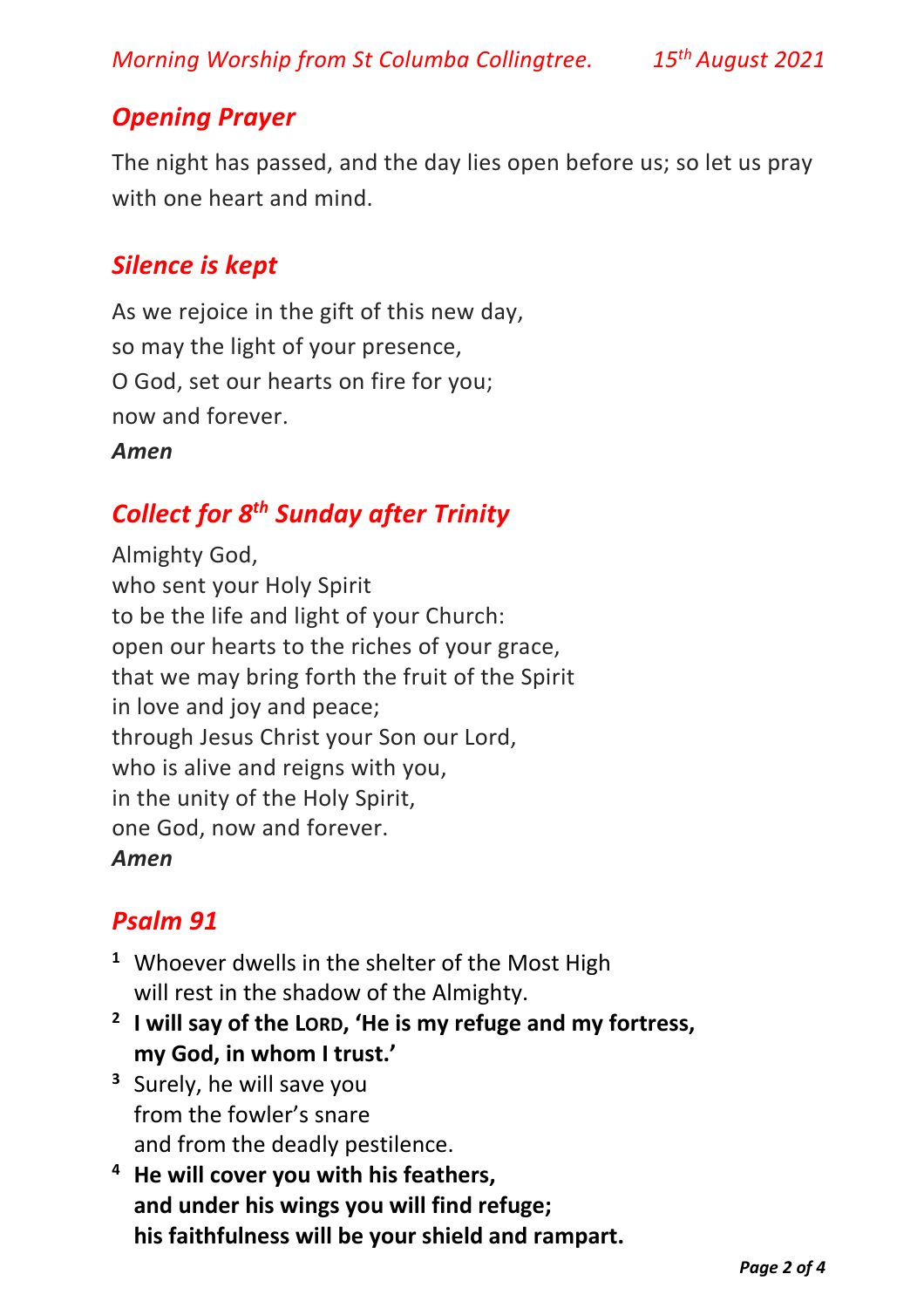- **<sup>5</sup>** You will not fear the terror of night, nor the arrow that flies by day,
- **<sup>6</sup>** nor the pestilence that stalks in the darkness, nor the plague that destroys at midday.
- **<sup>7</sup> A thousand may fall at your side, ten thousand at your right hand, but it will not come near you.**
- **<sup>8</sup>** You will only observe with your eyes and see the punishment of the wicked.
- **9 If you say, 'The LORD is my refuge,' and you make the Most High your dwelling,**
- **<sup>10</sup> no harm will overtake you, no disaster will come near your tent.**
- **<sup>11</sup>** For he will command his angels concerning you to guard you in all your ways;
- **<sup>12</sup>** they will lift you up in their hands, so that you will not strike your foot against a stone.
- **<sup>13</sup>** You will tread on the lion and the cobra; you will trample the great lion and the serpent.
- <sup>14</sup> 'Because he loves me,' says the LORD, 'I will rescue him; **I will protect him, for he acknowledges my name.**
- **<sup>15</sup> He will call on me, and I will answer him; I will be with him in trouble,**
	- **I will deliver him and honour him.**
- **<sup>16</sup> With long life I will satisfy him and show him my salvation.'**

# *Reading - Ruth 2 v 14 - 23*

This is the word of the Lord **Thanks be to God**

*Song - Let there be love shared among us*

### *Reading - Acts 4 v 32 - 37*

This is the word of the Lord **Thanks be to God**